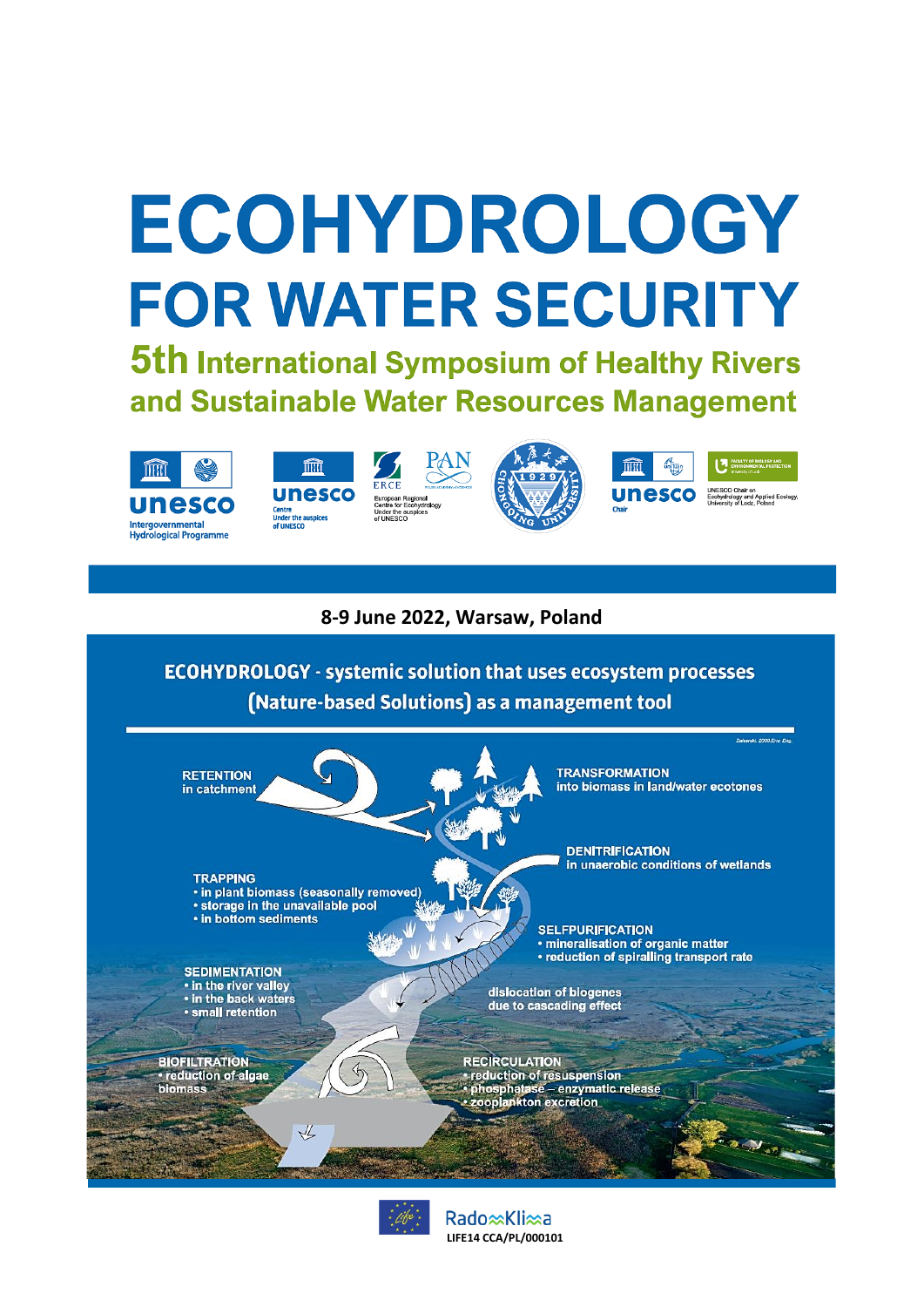



不可

UNESCO Chair on<br>Ecohydrology and Applied Ecology<br>University of Lodz, Poland

**unesco** 

m

I

## Programme

## ECOHYDROLOGY FOR WATER SECURITY 5th International Symposium on Healthy Rivers and Sustainable Water

| WEDNESDAY 8 <sup>th</sup> June |                                                                                                                                                                                                                                                                                                                                                                                                                                                                                                                                                                                                                                                                                                                   |  |
|--------------------------------|-------------------------------------------------------------------------------------------------------------------------------------------------------------------------------------------------------------------------------------------------------------------------------------------------------------------------------------------------------------------------------------------------------------------------------------------------------------------------------------------------------------------------------------------------------------------------------------------------------------------------------------------------------------------------------------------------------------------|--|
| $8.30 - 09:30$                 | Registration                                                                                                                                                                                                                                                                                                                                                                                                                                                                                                                                                                                                                                                                                                      |  |
| $9:30 - 10:30$                 | Opening Remarks and welcome speech<br>Paweł Rowiński, professor, Vice-President of the Polish Academy of Sciences<br>Maciej Zalewski, professor ERCE PAN u/a UNESCO, Poland / Jinsong Guo, professor, Chongqing<br>University, China (as Chairs of the Symposium)<br>Abou Amani, Director of the Division of Water Sciences and Secretary of the Intergovernmental<br>Hydrological Programme (IHP), UNESCO<br>Monika Niemiec-Butryn, Director, Department of Water Management and Inland Navigation,<br>Ministry of Infrastructure, Poland<br>Olivier Bouc – European Partnership "Water4All - Water Security for the Planet", Programme<br>Coordinator<br>Michał Kleiber, professor, Polish Committee for UNESCO |  |

PAN





m

**unesco** 

**Under the auspice** 

Rado <u>x</u>Kli xa **LIFE14 CCA/PL/000101**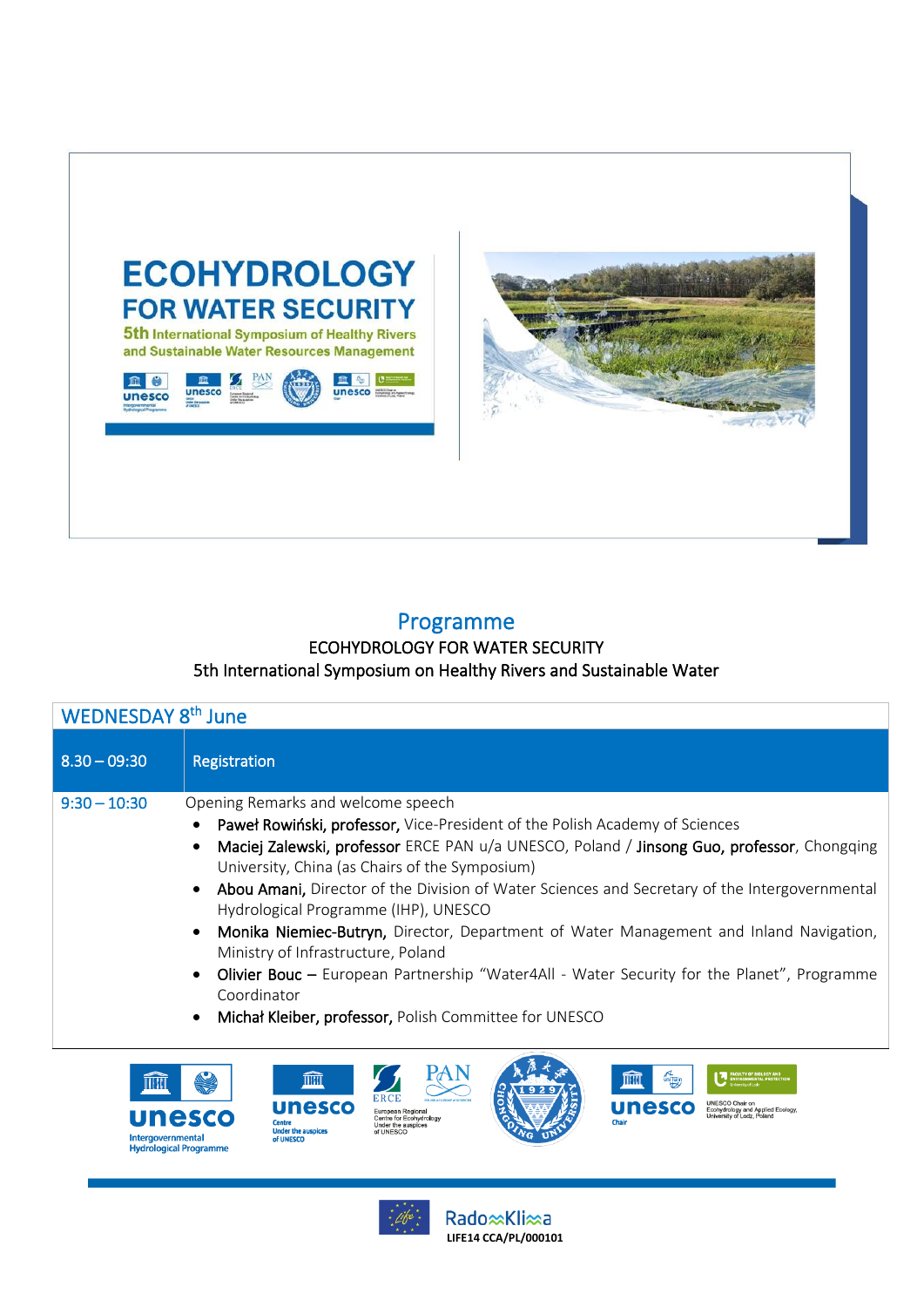|                                                           | <b>Session I</b>  | UNESCO SPECIAL SESSION - DEVELOPMENT AND EVOLUTION OF IHP TOWARDS IHP-IX WATER FOR<br>SUSTAINABILITY AND SECURITY (ONLY INVITED SPEAKERS) CHAIRS: PROF. PAWEŁ ROWIŃSKI, PROF. ANDRAS<br>SZÖLLŐSI-NAGY                                |  |
|-----------------------------------------------------------|-------------------|--------------------------------------------------------------------------------------------------------------------------------------------------------------------------------------------------------------------------------------|--|
|                                                           | $10:30 - 10:45$   | <b>KEYNOTE LECTURE:</b>                                                                                                                                                                                                              |  |
|                                                           |                   | ANDRÁS SZÖLLŐSI-NAGY, PROFESSOR, DEPARTMENT OF WATER AND ENVIRONMENTAL POLICY,<br>FACULTY OF WATER SCIENCES, NATIONAL UNIVERSITY OF PUBLIC SERVICE-BUDAPEST, HUNGARY<br>Sustainable development goals - urgent need for acceleration |  |
|                                                           |                   |                                                                                                                                                                                                                                      |  |
|                                                           | $10:45 - 11:00$   | GIUSEPPE ARDUINO, UNESCO CHAIR ON ECOHYDROLOGY UNIVERSITY OF ALGARVE, PORTUGAL<br>Ecohydrology at UNESCO: an evolutionary program from descriptive to solution-oriented science                                                      |  |
|                                                           | $11:00 - 11:15$   | ELFITHRI RAHMAH, PHD, CHIEF OF SECTION CAPACITY DEVELOPMENT AND WATER FAMILY<br>COORDINATION (CDW) DIVISION OF WATER SCIENCES INTERGOVERNMENTAL HYDROLOGICAL<br>PROGRAMME (IHP) UNESCO                                               |  |
|                                                           |                   | Ecohydrology in the Intergovernmental Hydrological Programme IX 2022-2029                                                                                                                                                            |  |
|                                                           | $11:15 - 11:30$   | SHAHBAZ KHAN, PROFESSOR, DIRECTOR UNESCO OFFICE BEIJING, CHINA                                                                                                                                                                       |  |
|                                                           |                   | Ecohydrology and Nature Based Solutions - state of the art in UNESCO Asia and Pacific Region<br>(online)                                                                                                                             |  |
|                                                           | $11:30 - 11:45$   | ZHE LI, PROFESSOR, CHONGQING INSTITUTE OF GREEN AND INTELLIGENT TECHNOLOGY, CHINESE<br>ACADEMY OF SCIENCES, CHINA<br>Carbon Emissions: A new dimension in Ecohydrology (online)                                                      |  |
|                                                           |                   |                                                                                                                                                                                                                                      |  |
|                                                           | $11:45 - 12:00$   | MARIO MENDIONDO, PROFESSOR, WATER RESOURCES ENGINEERING, SAO CARLOS SCHOOL OF<br>ENGINEERING, UNIVERSITY OF SAO PAULO, BRAZIL<br>Ecohydrology for Water Security in the Global South: Cooperative Solutions for Transboundary        |  |
|                                                           |                   | Challenges (online)                                                                                                                                                                                                                  |  |
|                                                           |                   |                                                                                                                                                                                                                                      |  |
| $12:00 - 12:15$<br><b>COFFEE BREAK AND POSTER SESSION</b> |                   |                                                                                                                                                                                                                                      |  |
|                                                           | <b>Session II</b> | ECOHYDROLOGY - ENHANCEMENT OF CATCHMENT SUSTAINABILITY POTENTIAL (WBSRCE: WATER,                                                                                                                                                     |  |
|                                                           |                   | BIODIVERSITY, ECOLOGICAL SERVICES, RESILIENCE, CULTURE AND EDUCATION).<br>CO-CHAIRS: PROF. EDYTA KIEDRZYŃSKA, PROF. PATRIC MEIRE                                                                                                     |  |
|                                                           | $12:15 - 12:30$   | <b>KEYNOTE LECTURE:</b><br>KARL MATTHIAS WANTZEN, PROFESSOR, UNESCO CHAIR RIVER CULTURE - CNRS UMRS CITERES                                                                                                                          |  |
|                                                           |                   | (TOURS) AND LIVE (STRASBOURG), FRANCE                                                                                                                                                                                                |  |
|                                                           |                   | Water-ecosystem-food-energy nexus                                                                                                                                                                                                    |  |
|                                                           | $12:30 - 12:45$   | EDYTA KIEDRZYŃSKA, PROFESSOR, EUROPEAN REGIONAL CENTRE FOR ECOHYDROLOGY OF THE                                                                                                                                                       |  |
|                                                           |                   | POLISH ACADEMY OF SCIENCES, POLAND                                                                                                                                                                                                   |  |
|                                                           |                   | Ecohydrological approach to water resources health analysis and anthropogenic pollution from<br>global to river catchment scale                                                                                                      |  |
|                                                           | $12:45 - 13:00$   | TATIANA SOLOVEY, PROFESSOR, POLISH GEOLOGICAL INSTITUTE - NATIONAL RESEARCH INSTITUTE,<br>WARSAW, POLAND                                                                                                                             |  |
|                                                           |                   | Principles of development of a Polish-Ukrainian transboundary groundwater monitoring network                                                                                                                                         |  |
|                                                           |                   |                                                                                                                                                                                                                                      |  |
|                                                           | THILL             | <b>MATER</b><br>THE<br><b>THERE</b>                                                                                                                                                                                                  |  |
|                                                           |                   |                                                                                                                                                                                                                                      |  |





European Regional<br>Centre for Ecohydrology<br>Under the auspices<br>of UNESCO

**unesco** 

Centre<br>Under the auspices<br>of UNESCO

Rado**<sup>(</sup>Kli**<sup>2</sup>a)

UNESCO Chair on<br>Economical Economic Applied Ecology.<br>Chair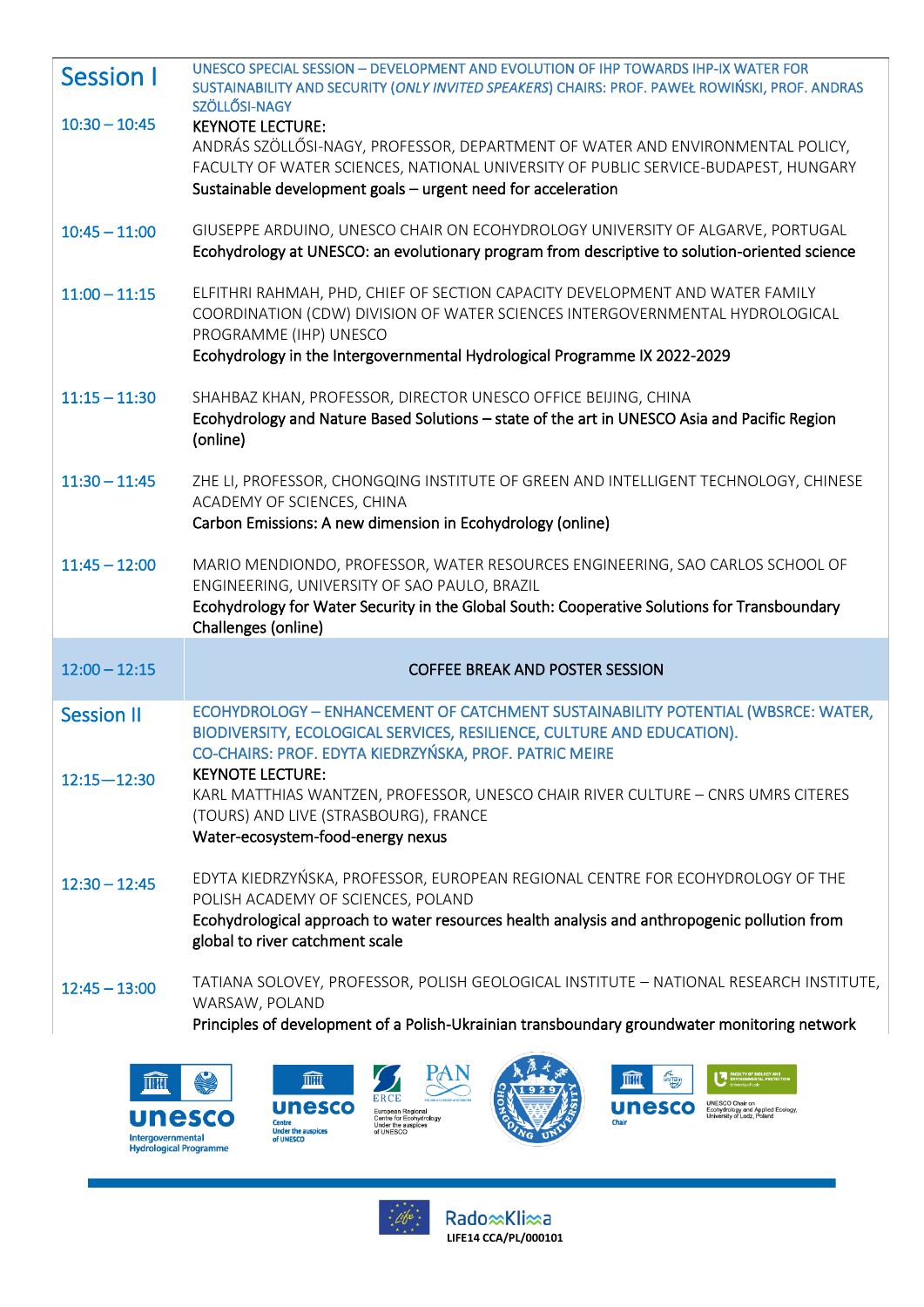| $13:00 - 13:15$    | YOHANNES ZERIHUN NEGUSSIE, PHD, AFRICAN REGIONAL CENTER FOR ECOHYDROLOGY U/A OF<br>UNESCO, ETHIOPIA<br>Ecohydrological Nature Based solution for Harmonization of Lake Tana shore Ecosystem and Societal<br>needs, Bahir Dar, Ethiopia (online)                                                                                                                 |
|--------------------|-----------------------------------------------------------------------------------------------------------------------------------------------------------------------------------------------------------------------------------------------------------------------------------------------------------------------------------------------------------------|
| $13:15 - 13:30$    | DENGHUA YAN, PROFESSOR, CHINA INSTITUTE OF WATER RESOURCES AND HYDROPOWER<br>RESEARCH, CHINA<br>Theory and technology application of natural and artificial coordinated regulation of watershed<br>ecological functions (online)                                                                                                                                |
| $13:30 - 13:45$    | WILLIAM MITSCH, PROFESSOR, THE OHIO STATE UNIVERSITY / EVERGLADES WETLAND RESEARCH<br>PARK, AND JULIET C. SPROUL CHAIR FOR SOUTHWEST FLORIDA HABITAT RESTORATION. FLORIDA<br>GULF COAST UNIVERSITY, USA<br>Nature-Based Solutions and Ecological Engineering: Our best hopes for restoring lakes, rivers, and<br>estuaries and protecting human health (online) |
| $13:45 - 14:30$    | <b>LUNCH BREAK</b>                                                                                                                                                                                                                                                                                                                                              |
| <b>Session III</b> | POLICY AND LAW FOR ACCELERATION OF SUSTAINABLE DEVELOPMENT GOALS AND GREEN DEAL.<br>CO-CHAIRS: ANDREW ALLAN, OLIVIER BOUC<br><b>KEYNOTE LECTURE:</b>                                                                                                                                                                                                            |
| $14:30 - 14:45$    | ANDREW ALLAN, UNIVERSITY OF DUNDEE, SCOTLAND<br>Legal framework for adaptation water management to global changes                                                                                                                                                                                                                                               |
| $14:45 - 15:00$    | MACIEJ RIEMER, DEPARTAMENT DIRECTOR FOR ECOLOGY AND CLIMATE, CITY OF LODZ, POLAND<br>Green Deal - need for new legal framework                                                                                                                                                                                                                                  |
| $15:00 - 15:15$    | BARTOSZ WOJCIECHOWSKI, PROFESSOR, FACULTY OF LAW AND ADMINISTRATION UNIVERSITY OF<br>LODZ<br>Philosophy of law - framework for blue-green policy implementation                                                                                                                                                                                                 |
|                    |                                                                                                                                                                                                                                                                                                                                                                 |
| $15:15 - 15:30$    | MONIKA ZALEWSKA - PHD, FACULTY OF LAW AND ADMINISTRATION UNIVERSITY OF LODZ<br>Law and challenges of sustainability                                                                                                                                                                                                                                             |
| $15:30 - 15:45$    | WOJCIECH FRATCZAK, DYREKTOR OF THE DEPARTMENT OF AGRICULTURE AND RURAL<br>DEVELOPMENT PROGRAMS, MARSHAL'S OFFICE OF THE ŁÓDŹ VOIVODESHIP, POLAND<br>Green Deal and increasing global demand for food, creating climate resilient agricultural landscape                                                                                                         |
| $15:45 - 16:00$    | PIOTR KORZENIOWSKI, PROFESSOR FACULTY OF LAW AND ADMINISTRATION UNIVERSITY OF LODZ,<br>POLAND<br>Water Framework Directive Implementation in Poland - challenges and way forward                                                                                                                                                                                |
|                    |                                                                                                                                                                                                                                                                                                                                                                 |
| $19:00 - 21:00$    | <b>CONFERENCE DINNER</b>                                                                                                                                                                                                                                                                                                                                        |











 $\begin{array}{c} \hline \end{array}$ 

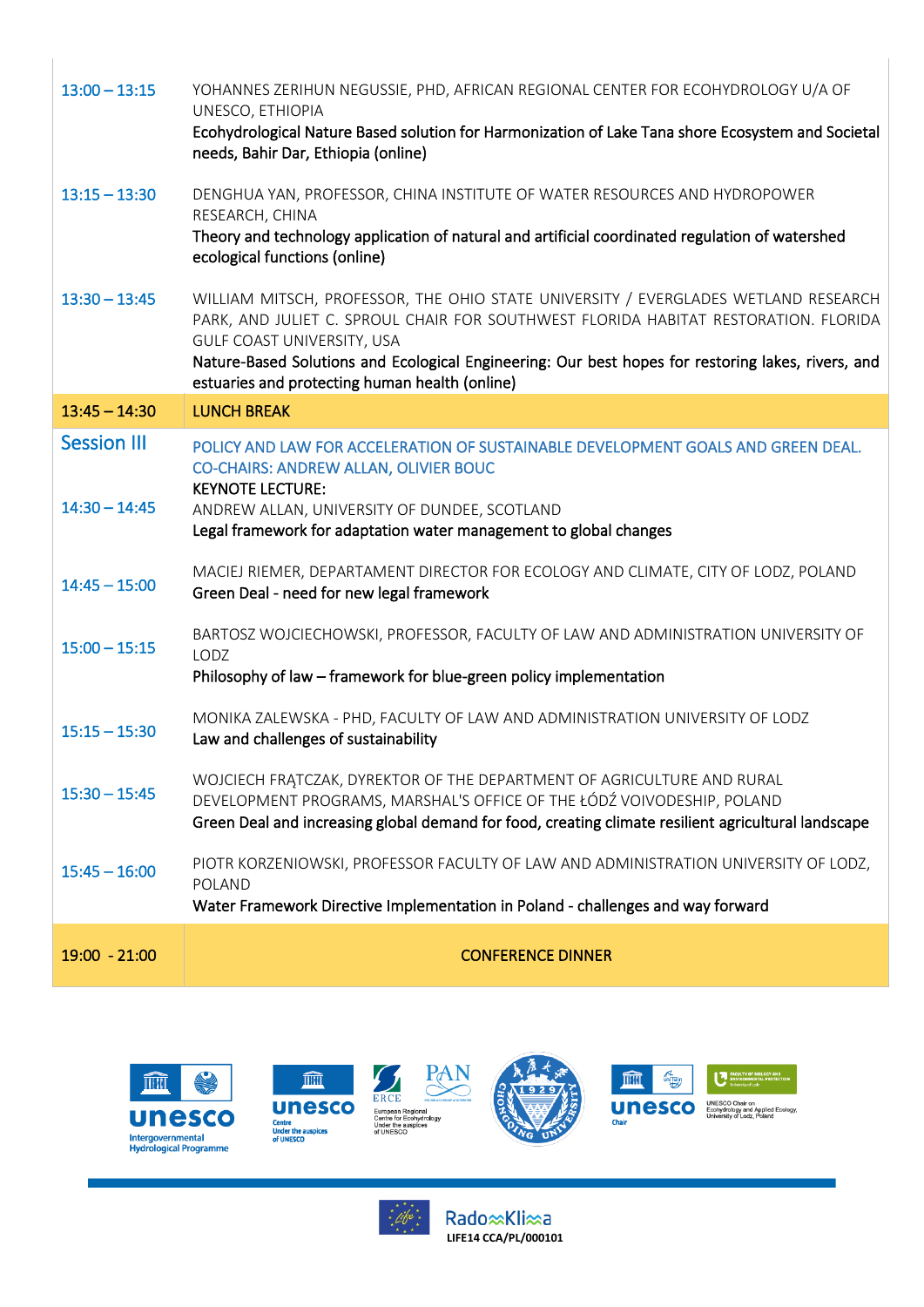|                                        | THURSDAY 9th June                                                                                                                                                                                                                                                                                 |                                                                                                                                                                                                                                                                                                          |
|----------------------------------------|---------------------------------------------------------------------------------------------------------------------------------------------------------------------------------------------------------------------------------------------------------------------------------------------------|----------------------------------------------------------------------------------------------------------------------------------------------------------------------------------------------------------------------------------------------------------------------------------------------------------|
| $8.30 -$<br>9:00                       |                                                                                                                                                                                                                                                                                                   | <b>REGISTRATION</b>                                                                                                                                                                                                                                                                                      |
| <b>Session</b><br>$IV + V$<br>parrarel | RIVER SYSTEM PROCESSES, FROM MOLECULAR TO<br>CATCHMENT SCALE, IN THE FACE OF CLIMATE CHANGE,<br>CO-CHAIRS - PROF. IWONA WAGNER; PROF. ARTUR<br><b>MAGNUSZEWSKI</b>                                                                                                                                | <b>ENVIRONMENTAL BEHAVIOR AND HEALTH EFFECTS OF</b><br>POLLUTANTS IN RIVER ECOSYSTEMS<br>CO-CHAIRS: PROF. JOANNA MANKIEWICZ-BOCZEK, PROF.<br><b>IWONA JASSER</b>                                                                                                                                         |
| $09:00 -$<br>09:15                     | <b>KEYNOTE LECTURE:</b><br>ARTUR MAGNUSZEWSKI, PROFESSOR, WARSAW<br>UNIVERSITY, POLAND<br>Vistula river sedimentation transfer dynamics in the<br>perspective of river valley evolution                                                                                                           | <b>KEYNOTE LECTURE:</b><br>JOANNA MANKIEWICZ-BOCZEK, PROFESSOR, EUROPEAN<br>REGIONAL CENTRE FOR ECOHYDROLOGY OF THE POLISH<br>ACADEMY OF SCIENCES, POLAND<br>Temporal interaction between pelagic bacteria and<br>microcystin-producing cyanobacteria as important aspect in<br>water quality assessment |
| $09:15 -$<br>09:30                     | TOMASZ OKRUSZKO, PROFESSOR, VICE-PRESIDENT of the<br>WARSAW UNIVERSITY OF LIFE SCIENCE, POLAND<br>Nature-based Solutions – chances and constrains from<br>river basin perspective                                                                                                                 | IWONA JASSER, PROFESSOR, INSTITUTE OF<br>ENVIRONMENTAL BIOLOGY, WARSAW UNIVERSITY, POLAND<br>Are cyanobacteria a real threat to surface waters in cold,<br>arid environment?                                                                                                                             |
| $09:30 -$<br>09:45                     | PIOTR PARASIEWICZ, PROFESSOR, HEAD OF RIVER<br>FISHERIES DEPARTMENT, S. SAKOWICZ INLAND<br>FISHERIES INSTITUTE, POLAND<br>Assessment of habitat around barriers with habitat<br>model MesoHABSIM or selection of management<br>alternatives                                                       | SEBASTIAN SZKLAREK, PHD, EUROPEAN REGIONAL CENTRE<br>FOR ECOHYDROLOGY OF THE POLISH ACADEMY OF<br>SCIENCES, POLAND<br>Road salt (salinization) - a year-round threat to aquatic<br>ecosystems                                                                                                            |
| $09:45 -$<br>10:00                     | MAŁGORZATA GODLEWSKA, PROFESSOR, EUROPEAN<br>REGIONAL CENTRE FOR ECOHYDROLOGY OF THE POLISH<br>ACADEMY OF SCIENCES, POLAND,<br>A novel methodology for rapid in situ assessment of the<br>high-resolution spatial and temporal distribution of<br>cyanobacterial blooms using fishery echosounder | EMILIA BĄCZKOWSKA, GDANSK UNIVERSITY OF<br>TECHNOLOGY, POLAND<br>Microbial and chemical quality assessment of the small<br>rivers entering the Baltic Sea                                                                                                                                                |
| $10:00 -$<br>10:15                     | ARNOLDO FONT-NAJERA, PHD, EUROPEAN REGIONAL<br>CENTRE FOR ECOHYDROLOGY OF THE POLISH ACADEMY<br>OF SCIENCES, POLAND<br>Elucidating the biotechnological application of nitrogen-<br>transforming bacteria for the future improvement of<br>nature-based solutions                                 | YANPENG CAI, PROFESSOR, GUANGDONG UNIVERSITY OF<br>TECHNOLOGY. ASSOCIATE EDITOR OF ECOLOGICAL<br>ENGINEERING. CHINA<br>Simulation of emerging pollutants in typical rivers and lakes<br>in the Greater Bay Area, China (online)                                                                          |
| $10:15 -$<br>10:30                     | STEFANO FAZI, PHD, WATER RESEARCH INSTITUTE,<br>NATIONAL RESEARCH COUNCIL OF ITALY (IRSA-CNR)<br><b>ITALY</b><br>Molecular approach to infer self-purification<br>potentialities of river system (online)                                                                                         | YING SHAO, PHD, COLLEGE OF ENVIRONMENT AND<br>ECOLOGY, CHONGQING UNIVERSITY, CHINA<br>Effects-based techniques for river health assessment and<br>key toxicants identification (online)                                                                                                                  |







 $\frac{1}{2}$ 



**III** 

**A**<br>Unitain

**UP** 

Unesco Chair on Ecolydrology and Applied Ecology, Chair

Rado xKli xa **LIFE14 CCA/PL/000101**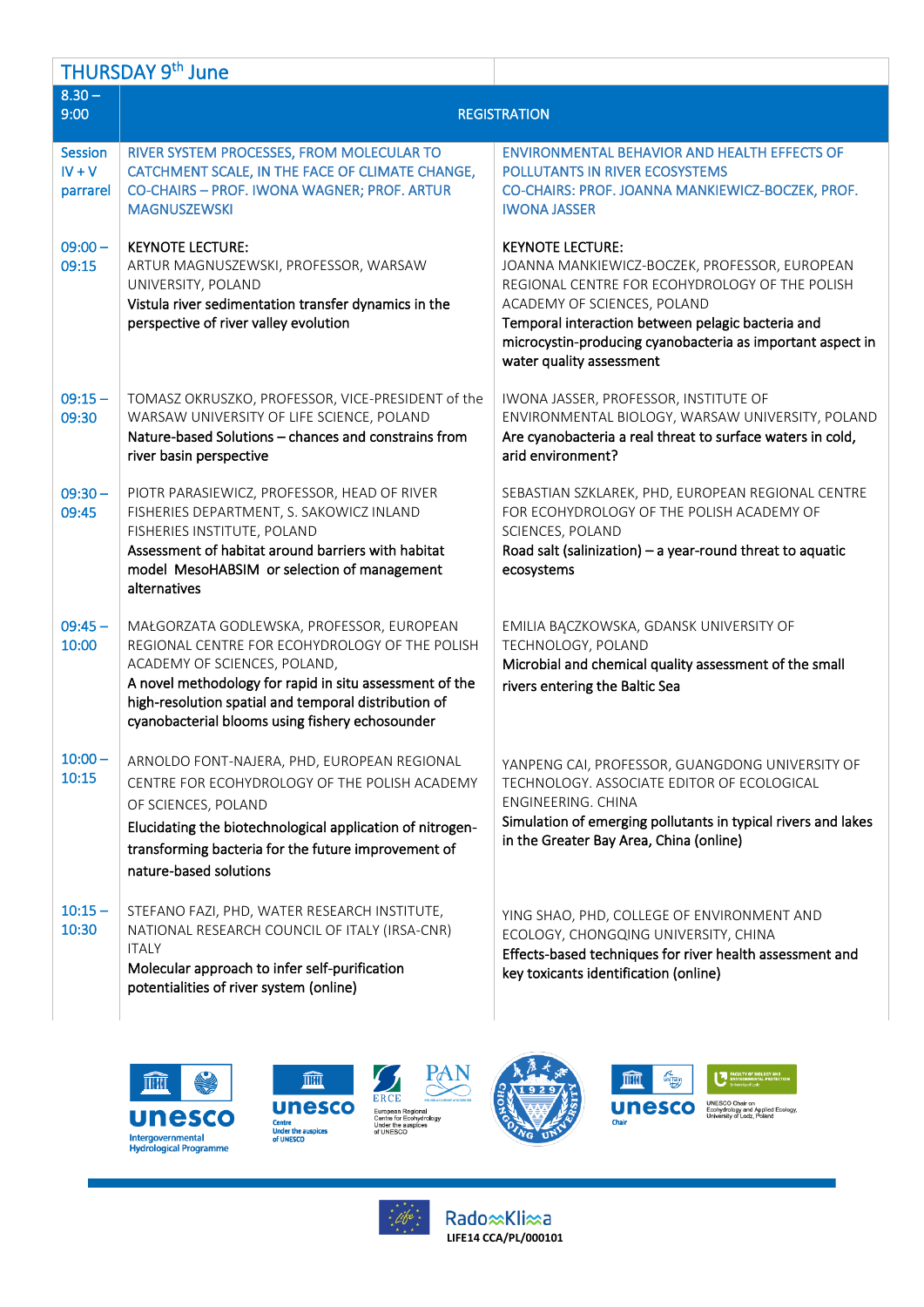| $10:30 -$          | TADANOBU NAKAYAMA, PROFESSOR, NATIONAL                                                                         | LEI CHEN, PROFESSOR, SCHOOL OF ENVIRONMENT, BEIJING                                                   |
|--------------------|----------------------------------------------------------------------------------------------------------------|-------------------------------------------------------------------------------------------------------|
| 10:45              | INSTITUTE FOR ENVIRONMENTAL STUDIES (NIES),                                                                    | NORMAL UNIVERSITY, CHINA                                                                              |
|                    | TSUKUBA, JAPAN,                                                                                                | Unexpected Nitrogen Flow and Water Quality Change due                                                 |
|                    | Impact of anthropogenic disturbances on water                                                                  | to Varying Atmospheric Deposition (online)                                                            |
|                    | availability in Mongolian urban and mining hubs towards                                                        |                                                                                                       |
|                    | effective utilization of water resources (online)                                                              |                                                                                                       |
|                    |                                                                                                                |                                                                                                       |
| $10:45 -$          | ERIC WOLANSKI, PROFESSOR, COLLEGE OF SCIENCE AND                                                               | C. NTISLIDOU, DEPARTMENT OF ZOOLOGY, SCHOOL OF                                                        |
| 11:00              | ENGINEERING, JAMES COOK UNIVERSITY, AUSTRALIA                                                                  | BIOLOGY, ARISTOTLE UNIVERSITY OF THESSALONIKI,                                                        |
|                    | The use of ecohydrology to solve the threat from climate                                                       | THESSALONIKI, GREECE                                                                                  |
|                    | change and dams to the Burdekin River delta and coast,                                                         | Assessment of hydrological barriers effect in river benthic                                           |
|                    | Great Barrier Reef, Australia (online)                                                                         | fauna coupled with eDNA metabarcoding monitoring (online)                                             |
|                    |                                                                                                                |                                                                                                       |
| $11:00 -$          | ROSEMARY MASIKINI, LAKE VICTORIA BASIN WATER                                                                   | PRIYANKA HALDER MALLICK, ASSOCIATE PROFESSOR,<br>DEPARTMENT OF ZOOLOGY, VIDYASAGAR UNIVERSITY,        |
| 11:15              | BOARD, MINISTRY OF WATER, TANZANIA                                                                             | <b>INDIA</b>                                                                                          |
|                    | The Role of River Health Assessment in Water Resources                                                         | Assessing water quality of ponds in lateritic tracts of eastern                                       |
|                    | Management: A case Study of Ruvu and Simiyu River                                                              | India across a rural-urban gradation using multivariate                                               |
|                    | Catchments in Tanzania. (online)                                                                               | approach (online)                                                                                     |
|                    |                                                                                                                |                                                                                                       |
|                    |                                                                                                                | YONGHONG BI, PROFESSORINSTITUTE OF HYDROBIOLOGY                                                       |
| $11:15 -$<br>11:30 | EMILIAN KIHWELE, PHD, TANZANIA NATIONAL PARKS,<br>ARUSHA, TANZANIA                                             | (IHB), CHINESE ACADEMY OF SCIENCES, CHINA<br>Algal diversity in the cascade reservoirs from the upper |
|                    | Sustainable management of National Parks requires                                                              | Yangtze River (online)                                                                                |
|                    | inclusion of river catchments Upstream (online)                                                                |                                                                                                       |
|                    |                                                                                                                |                                                                                                       |
|                    |                                                                                                                | SHIMING DING, PROFESSOR, NANJING INSTITUTE OF                                                         |
| $11:30 -$          | YUQIN LIN/QIUWEN CHEN, PROFESSORS, NANJING                                                                     | GEOGRAPHY AND LIMNOLOGY, CHINESE ACADEMY OF                                                           |
|                    |                                                                                                                |                                                                                                       |
| 11:45              | HYDRAULIC RESEARCH INSTITUTE (NHRI), CHINA                                                                     | SCIENCES, CHINA                                                                                       |
| 09:                | Impact of cascade dams on fish habitats and alleviation                                                        | Advanced micro-scale imaging methods for revealing                                                    |
|                    | measures in upper Yangtze River (online)                                                                       | biogeochemical processes in soils and sediments (online)                                              |
|                    |                                                                                                                |                                                                                                       |
| $11:45 -$          |                                                                                                                |                                                                                                       |
| 12:00              |                                                                                                                | <b>COFFEE BREAK AND POSTER SESSION</b>                                                                |
|                    |                                                                                                                |                                                                                                       |
| Session            | SMART BLUE-GREEN CITY - ADAPTATION TO CLIMATE                                                                  | THE FUTURE OF ECOHYDROLOGY                                                                            |
| $VI + VII$         | <b>CHANGE IN THE CITIES OF FUTURE</b>                                                                          | CHAIRS: PROF. LUIS CHICHARO, DR PAWEŁ JAROSIEWICZ                                                     |
|                    | CHAIRS: DR. PASCAL BREIL, PROF. TOMASZ JURCZAK                                                                 |                                                                                                       |
|                    |                                                                                                                | LUIS CHICHARO, PROFESSOR, DEPARTMENT OF BIOLOGICAL                                                    |
| $12:00 -$          | <b>KEYNOTE LECTURE: PASCAL BREIL, PHD, RIVERLY UNIT,</b>                                                       | SCIENCES AND BIOENGINEERING, CENTRE FOR MARINE AND                                                    |
| 12:15              | INRAE, VILLEURBANNE, FRANCE                                                                                    | ENVIRONMENTAL RESEARCH, UNIVERSITY OF ALGARVE,<br>PORTUGAL                                            |
|                    | Upscaling an ecohydrological solution: case of Lyon<br>demosite                                                | Mobilizing and educating young ecohydrologists                                                        |
|                    |                                                                                                                |                                                                                                       |
| $12:15 -$          | TOMASZ JURCZAK, PROFESSOR, UNESCO CHAIR ON                                                                     | PAWEŁ JAROSIEWICZ, PHD, EUROPEAN REGIONAL CENTRE                                                      |
| 12:30              | ECOHYDROLOGY AND APPLIED ECOLOGY, UNIVERSITY OF                                                                | FOR ECOHYDROLOGY OF THE POLISH ACADEMY OF                                                             |
|                    | LODZ, POLAND                                                                                                   | SCIENCES, POLAND                                                                                      |
|                    | Ecohydrological biotechnologies for water quality,                                                             | Development of innovative solutions for the enhancement                                               |
|                    | quantity and security in adaptation of cities to climate                                                       | of ecohydrological nature-based solutions                                                             |
|                    | change                                                                                                         |                                                                                                       |
|                    | IIII                                                                                                           | <b>ALTURICA</b><br>VOITURIO<br>ШИЦ                                                                    |
|                    |                                                                                                                |                                                                                                       |
|                    | unesco<br><b>European Regional</b><br>unesco<br>Centre for Ecohydrology<br><b>Centre</b><br>Under the auspices | <b>unesco</b><br>Ecohydrology and Applied Ecology,<br>University of Lodz, Poland                      |
|                    | <b>Under the auspices</b><br>of UNESCO<br>Intergovernmental<br>of UNESCO<br><b>Hydrological Programme</b>      |                                                                                                       |



Rado x Kli x a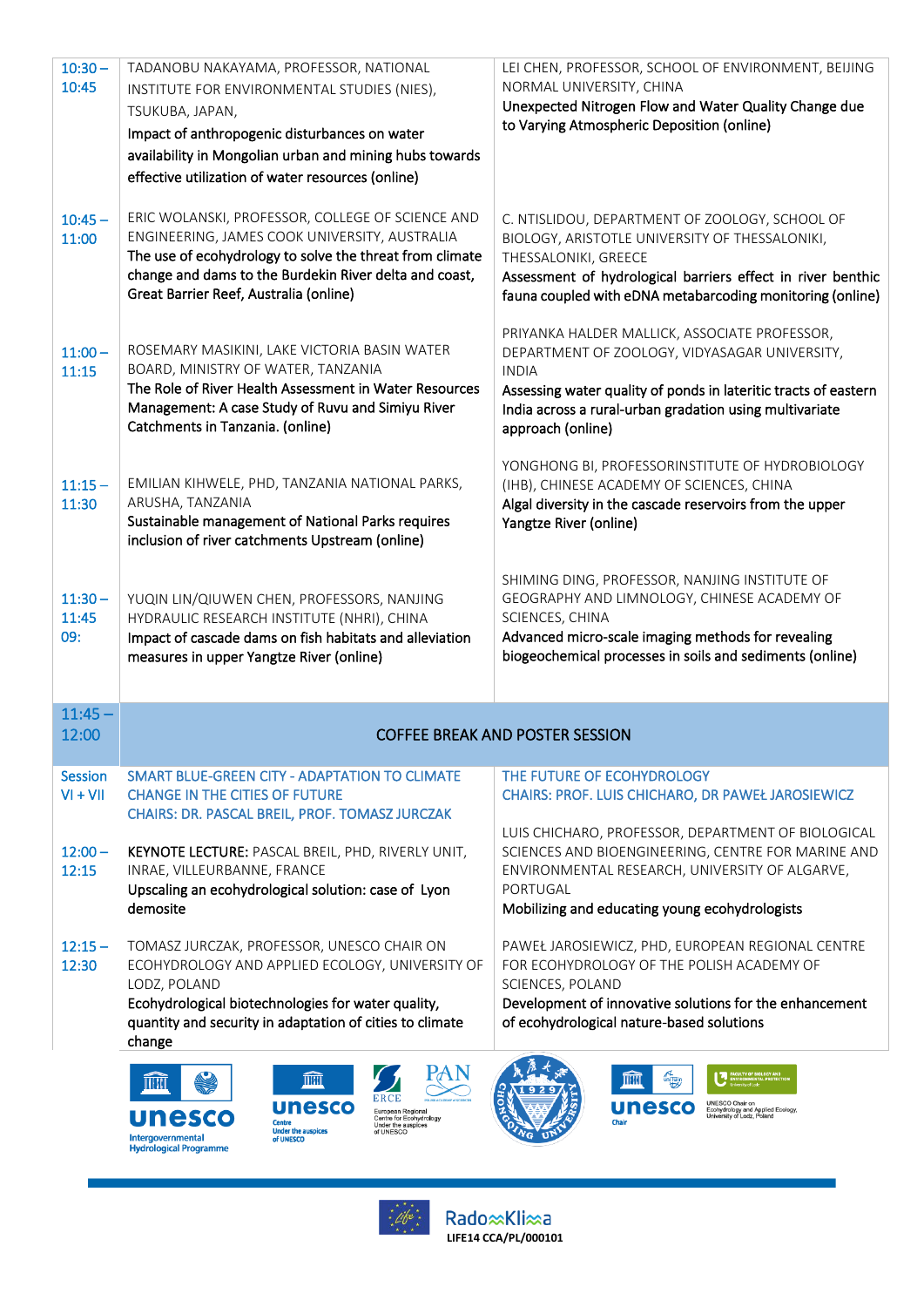| $12:30 -$<br>12:45     | ANNA WIERZBICKA, DEPARTAMENT DIRECTOR FOR<br>ENVIRONMENTAL MANAGEMENT, CITY OF LODZ,<br>POLAND<br>Green Deal and the Climate Neutral, Intelligent Blue-<br>Green City of Lodz.                                                                                                                                                                                          | JESUS MORÓN-LÓPEZ, PHD, EUROPEAN REGIONAL CENTRE<br>FOR ECOHYDROLOGY OF THE POLISH ACADEMY OF<br>SCIENCES, POLAND<br>Looking for algicidal and microcystin-degrading bacteria to<br>enhance the WBSR+CE approach in ecohydrological<br>restoration of water ecosystems                         |  |
|------------------------|-------------------------------------------------------------------------------------------------------------------------------------------------------------------------------------------------------------------------------------------------------------------------------------------------------------------------------------------------------------------------|------------------------------------------------------------------------------------------------------------------------------------------------------------------------------------------------------------------------------------------------------------------------------------------------|--|
| $12:45 -$<br>13:00     | IWONA WAGNER, PROFESSOR, UNESCO CHAIR ON<br>ECOHYDROLOGY AND APPLIED ECOLOGY, UNIVERSITY OF<br>LODZ, FPP ENVIRO LTD, POLAND<br>Blue-Green Infrastructure for enabling environment in<br>cities adaptation to climate change                                                                                                                                             | ALEKSANDRA CHAMERSKA, EUROPEAN REGIONAL CENTRE<br>FOR ECOHYDROLOGY OF THE POLISH ACADEMY OF<br>SCIENCES, POLAND<br>Students Association for Ecohydrology - Learning By Doing                                                                                                                   |  |
| $13:00 -$<br>13:15     | DOROTA MICHALAK, PHD, FACULTY OF ECONOMICS AND<br>SOCIOLOGY, UNIVERSITY OF LODZ, POLAND<br>Mitigating of Urban Sprawl by creating a Smart Blue-<br><b>Green City</b>                                                                                                                                                                                                    | KATARZYNA KUBIAK-WÓJCICKA, PHD, DEPARTMENT OF<br>HYDROLOGY AND WATER MANAGEMENT, NICOLAUS<br>COPERNICUS UNIVERSITY, TORUŃ, POLAND<br>Influence of hydrological conditions on navigation on the<br>lower Vistula                                                                                |  |
| $13:15 -$<br>13:30     | RENATA WŁODARCZYK-MARCINIAK, PHD EUROPEAN<br>REGIONAL CENTRE FOR ECOHYDROLOGY OF THE POLISH<br>ACADEMY OF SCIENCES, POLAND<br>Water in the city $-$ public preferences for blue<br>infrastructure in Łódź                                                                                                                                                               | CLARA YONA MWASOTA, DEPARTMENT OF BIOSCIENCES,<br>COLLEGE OF NATURAL AND APPLIED SCIENCES, SOKOINE<br>UNIVERSITY OF AGRICULTURE, MOROGORO, TANZANIA<br>The influence of physico-chemical parameters on fish and<br>pelican mortalities in Lake Natron Ramsar Site (online)                     |  |
| $13:30 -$<br>13:45     | KATARZYNA JANKOWSKA, DEPARTMENT OF EUROPEAN<br>UNION FUNDS OF THE MUNICIPAL OFFICE IN RADOM,<br>POLAND<br>RADOMKLIMA - creation of Blue-Green City in Radom as<br>implementation of Green Deal Strategy.                                                                                                                                                                | ANTIDIOUS RAPHAEL, UNESCO CHAIR ON ECOHYDROLOGY<br>AND TRANSBOUNDARY WATER MANAGEMENT,<br>MOROGORO, TANZANIA<br>The future of ecohydrology in Africa: mobilizing youth for<br>water resources management and ecohydrological<br>transformation (online)                                        |  |
| $13:45-$<br>14:00      | JINGMEI YAO, ASSOCIATE PROFESSOR, COLLEGE OF<br>ENVIRONMENT AND ECOLOGY, CHONGQING<br>UNIVERSITY, CHINA<br>Assessing the impacts of urbanization on stream<br>ecosystem functioning through investigating litter<br>decomposition and nutrient uptake (online)                                                                                                          | HAILU MENALE WASSIE, NATURAL RESOURCE<br>MANAGEMENT, DEBRE TABOR UNIVERSITY, DEBRE TABOR,<br><b>ETHIOPIA</b><br>Ecological issues of Guna-Tana Landscape, local community<br>challenges and existing initiatives to tackle the socio-<br>economic and ecological problems of the area (online) |  |
| $14:00 -$              |                                                                                                                                                                                                                                                                                                                                                                         |                                                                                                                                                                                                                                                                                                |  |
| 15:00                  |                                                                                                                                                                                                                                                                                                                                                                         | <b>LUNCH</b><br>ECOHYDROLOGY SCIENTIFIC ADVISORY COMMISSION MEETING                                                                                                                                                                                                                            |  |
| <b>Session</b><br>VIII | SUCCESS STORIES - IMPLEMENTATION OF ECOHYDROLOGY THROUGH THE UNESCO IHP DEMOSITES, CO-<br>CHAIRS - DR. KINGA KRAUZE, DR. GIUSEPPE ARDUINO                                                                                                                                                                                                                               |                                                                                                                                                                                                                                                                                                |  |
| $15:00 -$<br>15:15     | <b>KEYNOTE LECTURE:</b><br>KATARZYNA IZYDORCZYK, PROFESSOR, EUROPEAN REGIONAL CENTRE FOR ECOHYDROLOGY OF THE POLISH<br>ACADEMY OF SCIENCES / WOJCIECH FRATCZAK, DYREKTOR OF THE DEPARTMENT OF AGRICULTURE AND<br>RURAL DEVELOPMENT PROGRAMS, MARSHAL'S OFFICE OF THE ŁÓDŹ VOIVODESHIP, POLAND<br>Evolution of ecohydrology towards transdisciplinary systemic solutions |                                                                                                                                                                                                                                                                                                |  |
|                        | IIII<br><b>unesco</b><br>European Regional<br>nesco<br>Centre for Ecohydrology<br><b>Centre</b><br>Under the auspices<br><b>Under the auspices</b><br>of UNESCO<br>nternovernment                                                                                                                                                                                       | 不要<br>ШШ<br>UNESCO Chair on<br><b>unesco</b><br>Ecohydrology and Applied Ecology,<br>University of Lodz, Poland<br>Chair                                                                                                                                                                       |  |





Rado xKli xa **LIFE14 CCA/PL/000101**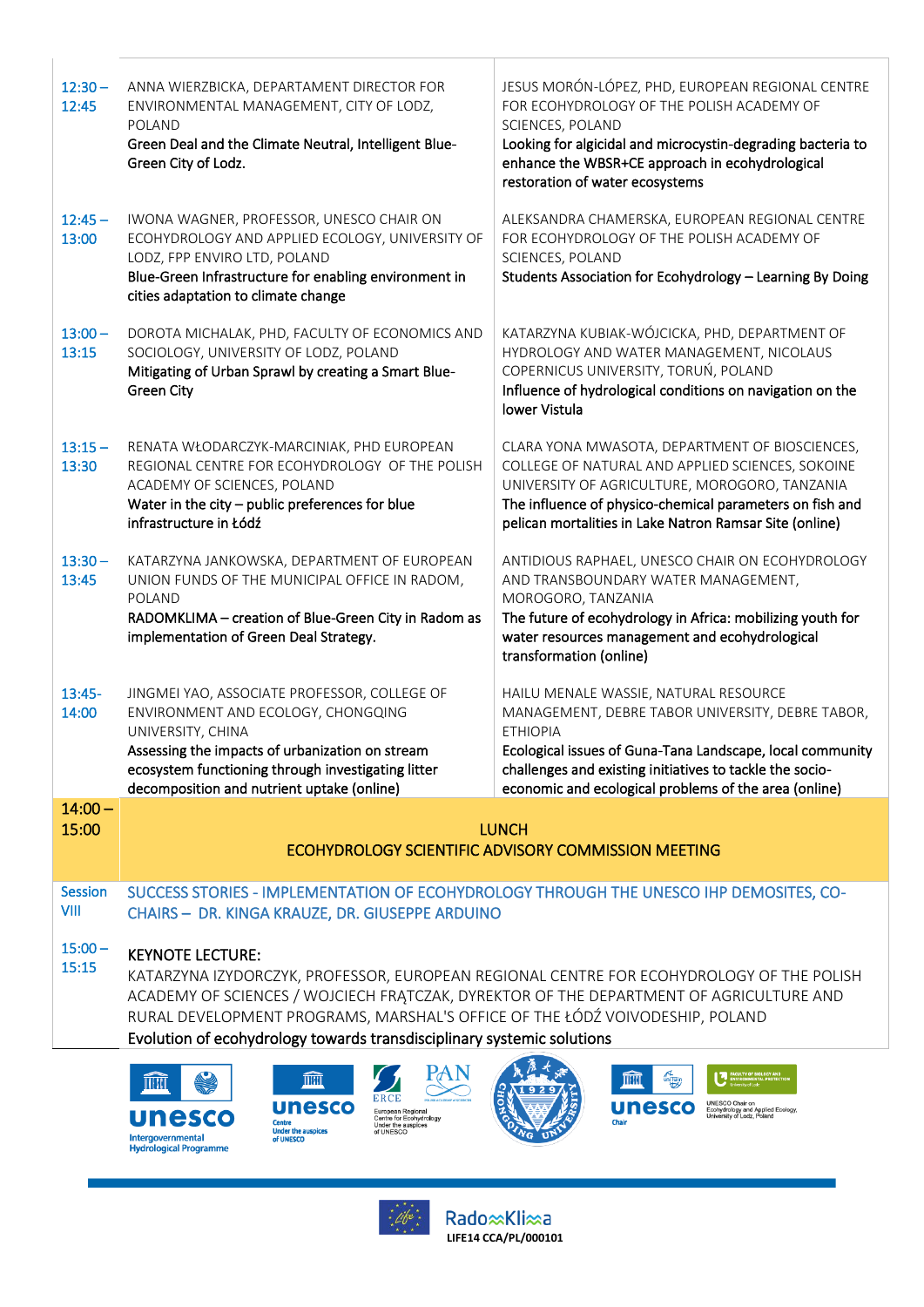| $15:15 -$<br>15:30 | KINGA KRAUZE, PHD, EUROPEAN REGIONAL CENTRE FOR ECOHYDROLOGY OF THE POLISH ACADEMY OF<br>SCIENCES, POLAND<br>To Ally Technology, Nature and Society for successful urban water management                                          |                                                                                                                                                                                                                                                                                                                                                                                                                                                                                                                |  |  |
|--------------------|------------------------------------------------------------------------------------------------------------------------------------------------------------------------------------------------------------------------------------|----------------------------------------------------------------------------------------------------------------------------------------------------------------------------------------------------------------------------------------------------------------------------------------------------------------------------------------------------------------------------------------------------------------------------------------------------------------------------------------------------------------|--|--|
| $15:30 -$<br>15:45 |                                                                                                                                                                                                                                    | PATRICK MEIRE, PROFESSOR, DEPARTMENT OF BIOLOGY, UNIVERSITY OF ANTWERP, BELGIUM<br>Conversion of post-industrial landscape into nature recreation areas in Antwerp                                                                                                                                                                                                                                                                                                                                             |  |  |
| $15:45 -$<br>16:00 |                                                                                                                                                                                                                                    | IGNASIUS SUTAPA, PROFESSOR, DIRECTOR OF ASIA PACIFIC CENTRE FOR ECOHYDROLOGY (APCE), INDONESIA<br>Ecohydrological nature-based solutions for broad scope of sustainability problems in Indonesia (online)                                                                                                                                                                                                                                                                                                      |  |  |
| $16:00 -$<br>16:15 | MARCO ALBARRACIN, PHD, FUNDACIÓN ECOHIDROLÓGICA, QUITO, ECUADOR<br>Ecohydrological approach to restore ancestral "cochas and tajamares" of Pisaca Hill: water sowing and<br>harvesting in Catacocha, Loja, Ecuador (online)        |                                                                                                                                                                                                                                                                                                                                                                                                                                                                                                                |  |  |
| $16:30 -$<br>16:45 | SANI DAUDA AHMED, PHD, NATIONAL WATER RESOURCES INSTITUTE, KADUNA, NIGERIA<br>Performance evaluation of a model constructed river diversion wetland for improving quality of water of an<br>inland river in Kumasi, Ghana (online) |                                                                                                                                                                                                                                                                                                                                                                                                                                                                                                                |  |  |
| $16:45 -$<br>17:00 | ALAYEW WONDIE MELESE, PHD, DEPARTMENT OF AQUATIC AND WETLAND MANAGEMENT, COLLEGE OF<br>AGRICULTURE AND ENVIRONMENTAL SCIENCES, BAHIR DAR UNIVERSITY, ETHIOPIA<br>Ecosystem based approach as a priority to save Lake Tana (online) |                                                                                                                                                                                                                                                                                                                                                                                                                                                                                                                |  |  |
| $17:00 -$<br>17:15 | AMINA S. KIBOLA, NATIONAL ENVIRONMENTAL MANAGEMENT COUNCIL, NIGERIA<br>Analyzing ecohydrology as paradigm shift in conservation for sustainable flow of ecosystem services along<br>Kihansi River catchment, Tanzania (online)     |                                                                                                                                                                                                                                                                                                                                                                                                                                                                                                                |  |  |
|                    |                                                                                                                                                                                                                                    | Summary and Conclusions by Chairs of the Symposium Sessions                                                                                                                                                                                                                                                                                                                                                                                                                                                    |  |  |
| $17:30 - 18:00$    |                                                                                                                                                                                                                                    | SYMPOSIUM CO-CHAIRS: Prof. Maciej Zalewski and Prof. Jinsong Guo<br>Session I: PROF. PAWEŁ ROWIŃSKI, PROF. ANDRAS SZOLLOSI-NAGY<br>Session II: PROF. EDYTA KIEDRZYŃSKA<br><b>Session III: ANDREW ALLAN</b><br>Session IV: PROF. IWONA WAGNER, PROF. ARTUR MAGNUSZEWSKI<br>Session V: DR. PASCAL BREIL, PROF. TOMASZ JURCZAK<br>Session VI: DR. KINGA KRAUZE, PROF. PATRICK MEIRE<br>Session VII: PROF. JOANNA MANKIEWICZ-BOCZEK, PROF. IWONA JASSER<br>Session VIII: PROF. LUIS CHICHARO, DR PAWEŁ JAROSIEWICZ |  |  |













Rado xKli xa **LIFE14 CCA/PL/000101**